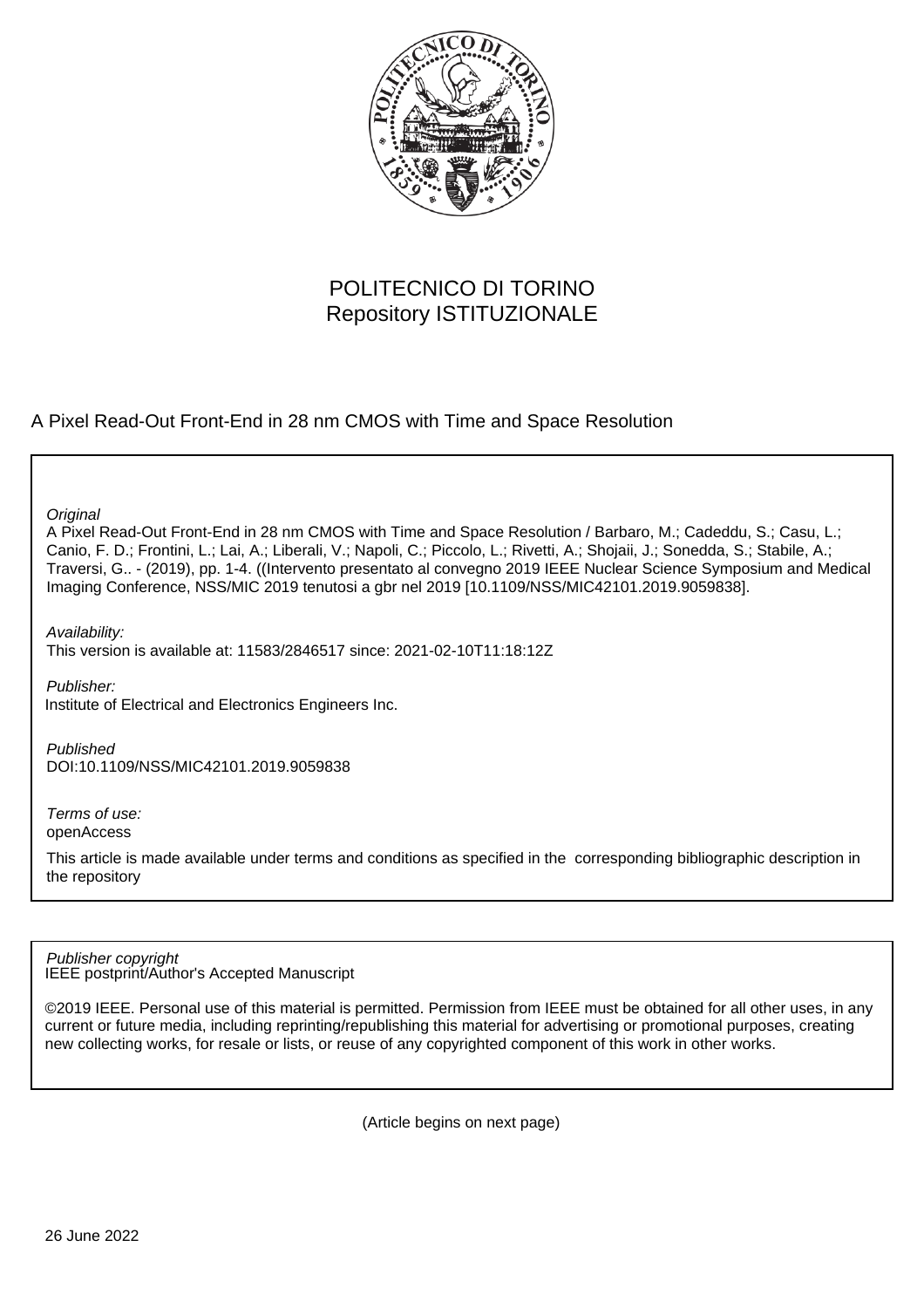# A Pixel Read-Out Front-End in 28 nm CMOS with Time and Space Resolution

Massimo Barbaro, Member, IEEE, Sandro Cadeddu, Luigi Casu, Francesco De Canio, Luca Frontini, Adriano Lai, Valentino Liberali, Corrado Napoli, Lorenzo Piccolo, Angelo Rivetti, Jafar Shojaii, Stefano Sonedda, Alberto Stabile, and Gianluca Traversi

Abstract—Future high luminosity colliders will require frontend electronics with unprecedented per formance, both in space and time resolution (tens of micrometer s and tens of picoseconds) and in radiation hardness (tens of megagray). Moreover, the high number of events will gener ate an enormous quantity of data (some ter abits per second), and the limited bandwidth requires to per form data selection as close as possible to the front-end stage, to reduce the amount of data transmitted and stored for off-line analysis.

The TimeSpOT (TIME and SPace real-time Operating Tracker) project, funded by INFN, is developing a complete demonstrator of a tracking device including all the features needed for future high luminosity experiments.

In this presentation, we describe the f r st prototype of the readout electronics in 28 nm CMOS technology. The modules of the front-end circuitry have been designed and integrated in a test chip, which will allow us to char acterize each block separ ately, and to connect them in a processing chain to evaluate the over all per formance.

Index Terms—Pixel detector, tr acking, time resolution.

#### I. INTRODUCTION

HIGH luminosities planned at colliders of the next decades pose very severe requirements on vertex detector systems in terms of space resolution, radiation hardness, and data throughput. The expected event pile-up (in the order of 100) requires to add high resolution time measurements already at the single pixel level. This demand pushes towards a new concept of vertex detector system, where all these features must operate at the same time [1], [2].

The capability to satisfy these requirements is decisive for the high energy physics program at future colliders. The Phase-II vertex detector of the LHCb experiment at CERN will be required to operate at an instantaneous luminosity of  $2 \le 0^{34}$  cm<sup>-2</sup>s<sup>-1</sup>, with an average of 50 visible protonproton interactions per crossing and 1500 to 3500 charged

Manuscript received Dec. 13, 2019. This work is part of the TimeSpOT project, funded by INFN (Istituto Nazionale di Fisica Nucleare).

M. Barbaro, C. Napoli, and S. Sonedda are with Universita degli Studi di ` Cagliari, Italy.

S. Cadeddu, L. Casu, and A. Lai are with INFN Cagliari, Italy.

F. De Canio and G. Traversi are with Universita degli Studi di Bergamo ` and INFN Pavia, Italy.

L. Frontini is with INFN Milano, Italy.

V. Liberali and A. Stabile are with Universita degli Studi di Milano ` and INFN Milano, 20133 Milano, Italy, e-mail valentino.liberali@mi.infn.it, alberto.stabile@unimi.it

L. Piccolo is with Politecnico di Torino and INFN Torino, Italy.

A. Rivetti is with INFN Torino, Italy.

J. Shojaii is with University of Melbourne, Australia.



Fig. 1. Block diagram of the pixel read-out circuit.

particles from the interaction region, within the detector acceptance. Simulation studies demonstrate that, when operating the Phase-I vertex detector in such conditions, spurious hit contamination would increase the fraction of mis-associated (ghost) tracks from 1.6 % to 40 %, and total tracking eff ciency would reduce from 99 % to 96 % [3]. Adding a precise measurement of the track's time would restore the reconstruction performances at the required levels.

The general requirements of next generation vertex detectors can be summarized in a few key numbers:

- Pixel pitch: smaller than 100  $\mu$ m;
- Time resolution on single hit: order of 100 ps or better;
- NIEL radiation resistance:  $10^{16}$  to  $10^{17}$  1-MeV n<sub>eq</sub> cm<sup>-2</sup>.

In addition, the complexity of high-luminosity events at the interaction point urges the need of an improved performance in real-time tracking reconstruction. Fast tracking algorithms and devices are a priority in the system design.

#### II. FRONT-END ELECTRONICS

The design of dedicated electronics is crucial to fully exploit sensor timing performance. Sensor geometry f xes important constraints about the available area for the single channel, which is about  $50 \mu m \times 50 \mu m$ . Optimum performance can be obtained only in the strict interplay of sensor and electronics.

Within the TimeSpOT project [4], we are designing a classical linear chain dedicated to the specif c characteristics of optimized 3D sensors [5], [6]. The important innovation of this approach consists in the use of very small feature size CMOS, at the 28 nm technology node. We intend to endow the single pixel circuit with the maximum set of functionalities for high system performance in tracking operations, and in particular with time measuring capabilities. This approach is not viable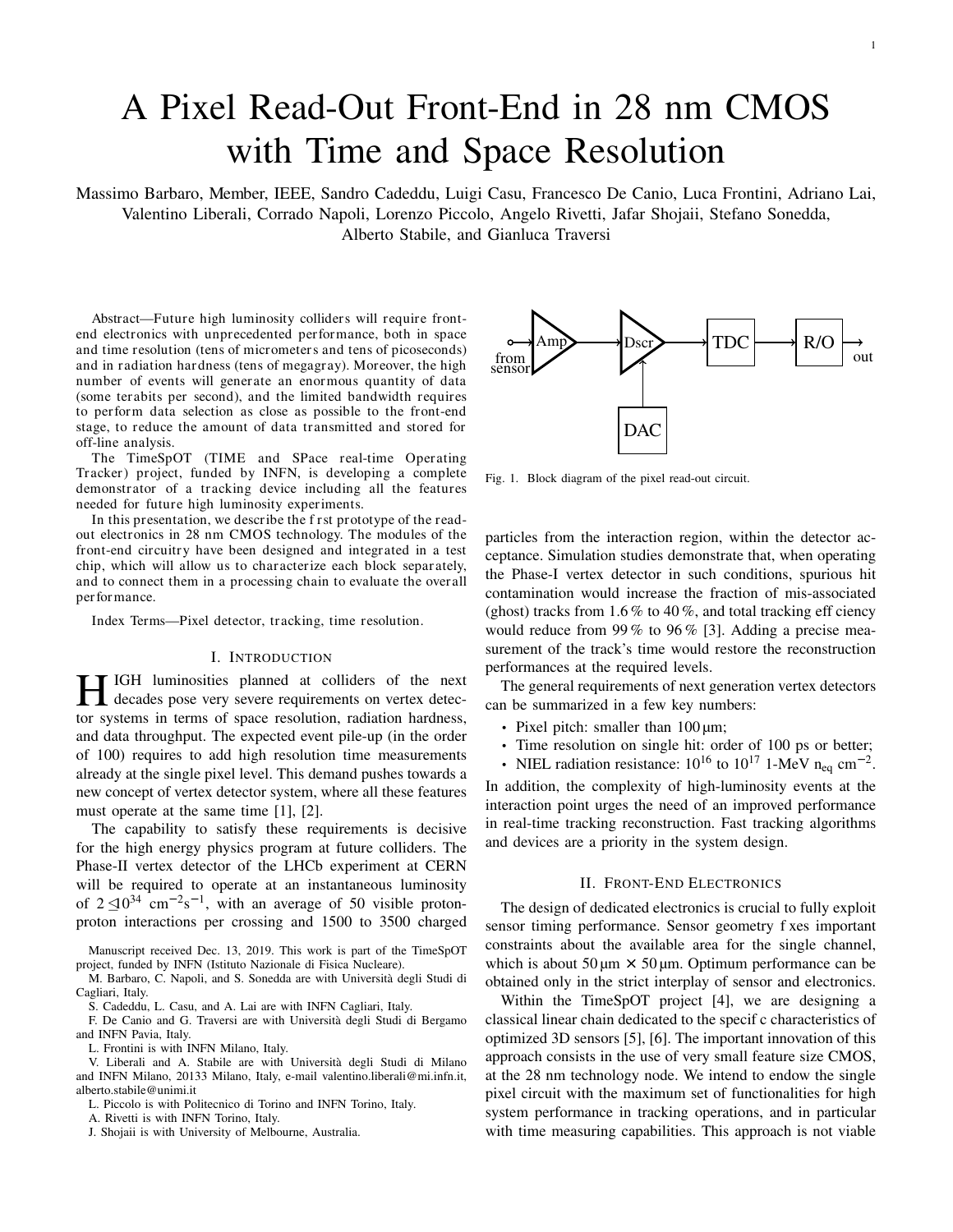

Fig. 2. Schematic diagram of the front-end.

in CMOS technologies already used to design electronic circuits for the Phase-II upgrades (e.g., in 65 nm CMOS) and involves remarkable challenges in front-end design.

Fig. 1 shows the front-end pixel architecture. Every single channel or group of channels should be served by a TDC with suitable time resolution (100 ps or better).

The first prototype integrates a full pixel readout chain stimulated with an on-chip pulse-test generator, and some utility blocks. The full pixel readout chain is made of an Analog Front-End (AFE) and a Time Digital Converter (TDC), which has been integrated in different versions. The AFE and the TDCs can be characterized together or separately. Utility blocks include a DAC, an OpAmp, and LVDS I/O interfaces.

#### *A. Analog Front-End*

Fig. 2 shows a more detailed diagram of the first two stages (labelled 'Amp' and 'Dscr' in Fig. 1). The first stage of the chain is a Charge Sensitive Amplifier (CSA) with sensor leakage current compensation based on Krummenacher feedback. It features a charge to voltage gain of 150 mV/fC and signal duration time of 80 ns for the minimum signal. The CSA signal is compared with a voltage threshold using a Leading Edge Discriminator (LED) with auto-zero based offset compensation. The time difference between this pulse and a reference clock is digitized by TDC. This block was designed in order to produce output signal with an rms jitter value less than 100 ps for 2 fC or more of input charge, while having a total power consumption lower than 10  $\mu$ W. A charge injection circuit is also integrated for both testing purpose and channel calibration [7].

### *B. Time-to-Digital Converter*

#### Three versions of the TDC have been designed.

The first TDC circuit, shown in Fig. 3(a), employs a fullydigital solution which has been already successfully implemented [8]. It is based on a synthesizable DCO, which drives a fast counter performing the phase measurement, with a resolution of about 50 ps (rms value). The TDC can use a dithering system to minimize the systematic errors due to discrete delay unit. The design has been translated from



Fig. 3. TDC architectures: (a) 130 nm redesign from [8]; (b) tapped delay line; (c) two-step

130 nm CMOS technology to a more scaled 28 nm CMOS technology node, to profit from technology scaling.

The second scheme, shown in Fig. 3(b), is based on a classical tapped delay line closed to obtain a fast clock, that is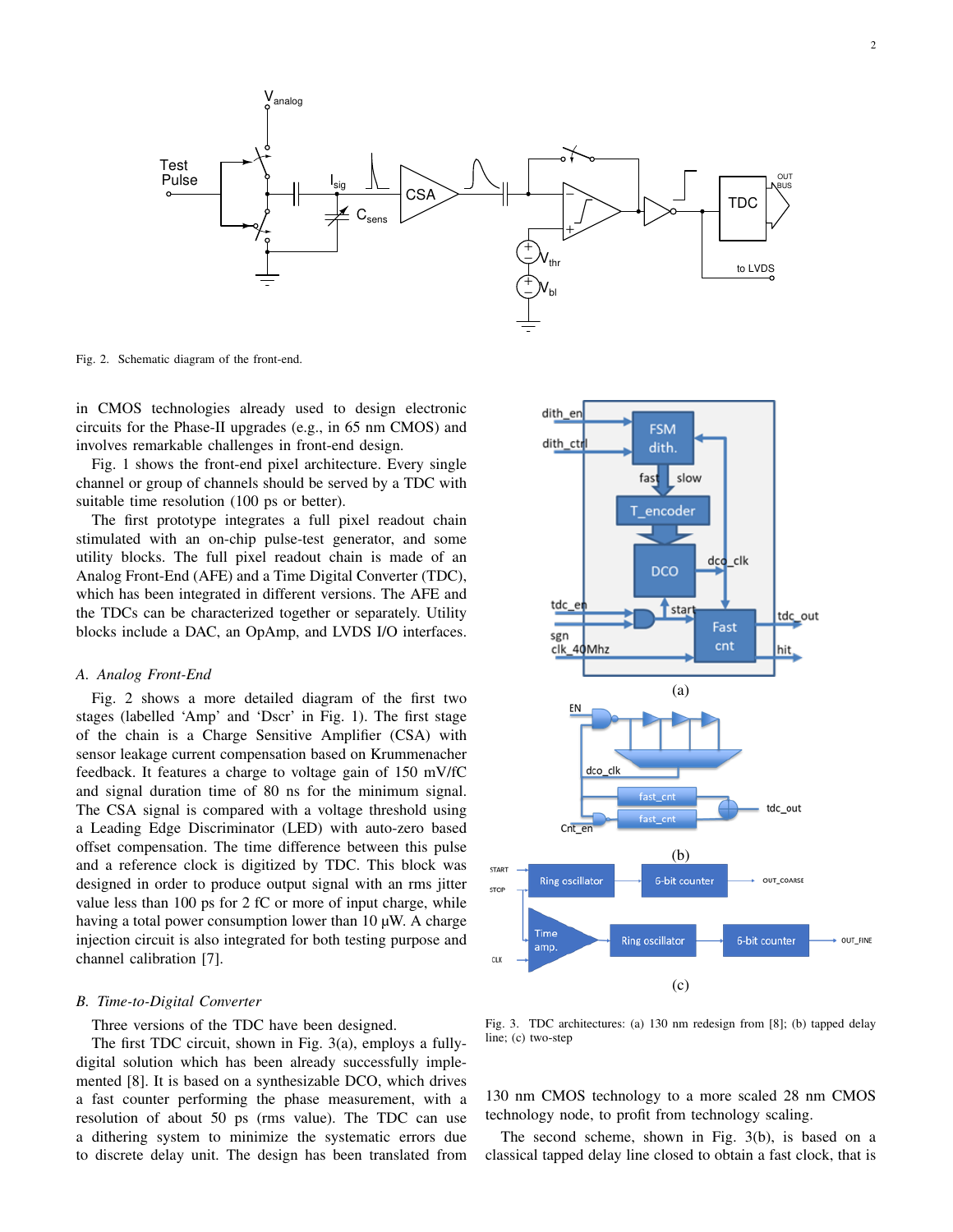TABLE I TIME-TO-DIGITAL CONVERTERS: POST-LAYOUT SIMULATIONS

|                     | TDC1                       | TDC2                       | TDC3                       |
|---------------------|----------------------------|----------------------------|----------------------------|
| Architecture        | 130 nm re-design $[8]$     | tapped-delay line          | two-step conversion        |
| <b>Size</b>         | $23 \mu m \times 22 \mu m$ | $27 \mu m \times 22 \mu m$ | $23 \mu m \times 21 \mu m$ |
| LSB                 | 190 <sub>ps</sub>          | 50 <sub>ps</sub>           | $22$ ps                    |
| rms error           | 47 <sub>ps</sub>           | 15 <sub>ps</sub>           | 37 <sub>ps</sub>           |
| <b>Active Power</b> | $1.2 \text{ mW}$           | $1.2 \text{ mW}$           | $0.065 \,\mathrm{mW}$      |
| Stand-by Power      | $10 \mu W$                 | $10 \mu W$                 | $34 \mu W$                 |



Fig. 4. Layout of the first chip prototype.



Fig. 5. Photograph of the chip wirebonded to the board for testing

used to drive two different fast counters working on opposite clock edges. The maximum resolution achieved from postlayout simulation is 15 ps (rms value). This architecture is fully digital, and the delay line can be adjusted in order to compensate difference between channels.

The third architecture is based on a two-step conversion using time amplification for fine measurement (Fig.  $3(c)$ ). The measurement is activated by the incoming signal that starts the first Ring Oscillator (RO). At the rising edge of the master clock, the first 6-bit counter contains the coarse value of the conversion. The residual (fine measure) is obtained by slowing down the first RO, and by starting a second RO. The number of periods needed by the first oscillator to produce a new clock tick is a properly amplified version of the residual time, and therefore the second 6-bit counter will contain the leastsignificant bits of the conversion. The maximum resolution achieved from post-layout simulation is 30 ps (rms value).

Table I summarizes the performance of the TDCs.

# *C. DAC*

A digital-to-analog converter with 6-bit resolution provides the reference for the discriminator stage. The module is based

on all-transistor R-2R network, where each resistor is made with a transistor operated in linear region. The reference current can be digitally trimmed to correct for PVT variations.

#### *D. Read-out Interface*

The data can be send in and out by an interface which convert Low-Voltage CMOS (LVCMOS) signals in Low-Voltage Differential Signaling (LVDS) signals. The LVDS interface with a similar design has been successfully tested in a different 28 nm technology [9].

# III. FIRST CHIP PROTOTYPE

The first prototype has been designed to validate the functionality of single blocks. For this reason, the pad ring has been split in different domains. Each domain contains signals and power supplies for the corresponding block. Power supplies have been physically separated to mitigate noise. The chip is connected externally through 84 pads placed over two staggered rings, as shown in Fig. 4. The total silicon area is 1.4 mm  $\times$  1.4 mm.

Fig. 5 shows the chip assembled on the test board.